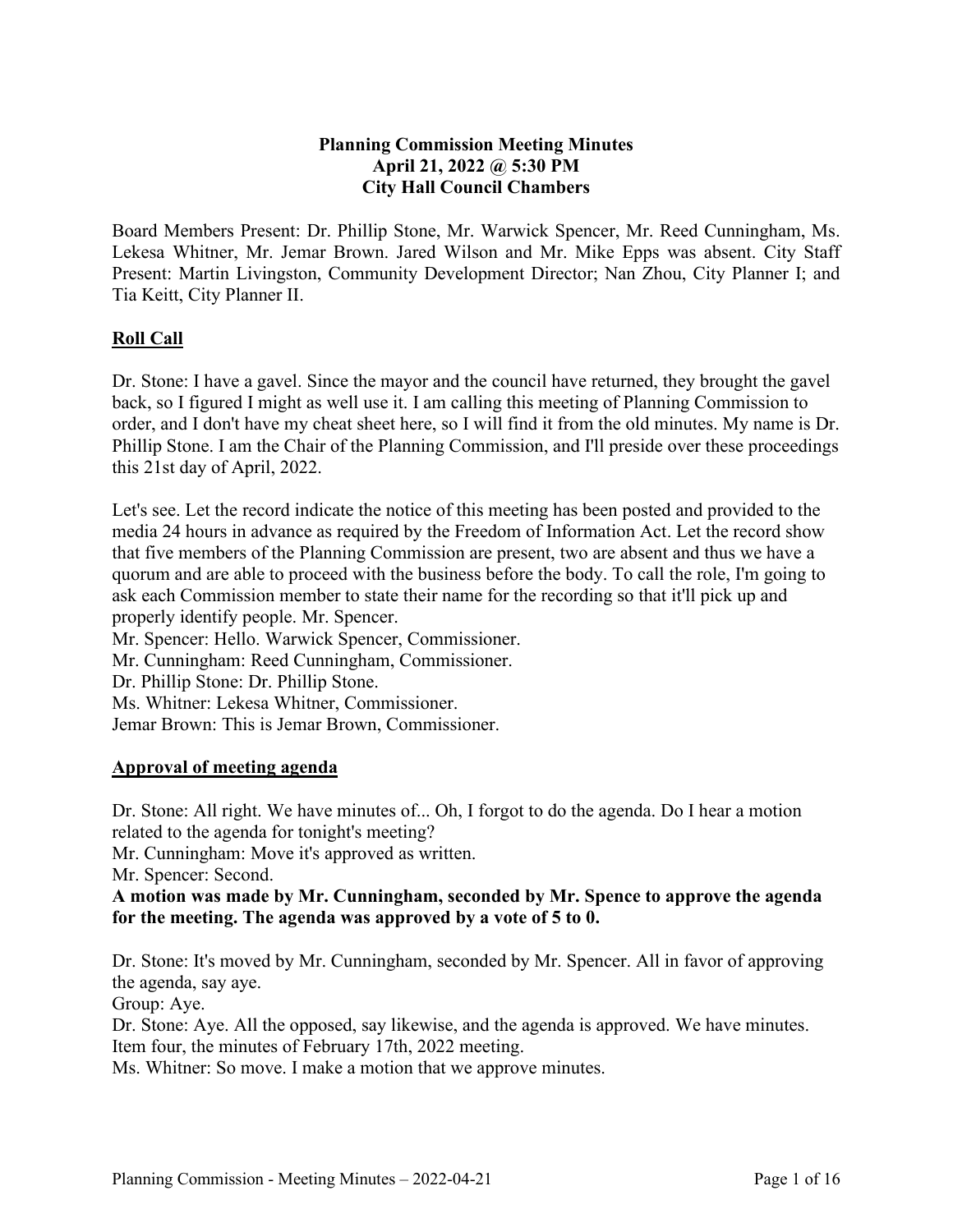Dr. Stone: I second. So the motion by Ms. Whitner, seconded by the Chair to approve the minutes. All in favor, say aye.

#### Group: Aye.

### **On a motion by Ms. Whitner, seconded by Dr. Stone, the minutes of February 17, was approved by a vote of 5 to 0.**

Dr. Stone: Aye. Any opposed? And the minutes are approved.

## **Old Business: None.**

# **Approval of the City of Spartanburg - Comprehensive Plan**

And really, the only item of new business tonight is a presentation related to the City of Spartanburg Comprehensive Plan that we have all been working on for some number of years now. So who will be presenting? Mr. Livingston, I presume.

Mr. Livingston: Mr. Chairman, members of the Planning Commission, thank you. Tonight, we'll just be presenting the Comprehensive Plan update as the information only. When we sent out the notices regarding the approval of the Comprehensive Plan, one of the requirements of state law is that the Comprehensive Plan approval requires a 30 day notice. We had only completed a 15 day notice, so we had to advertise a 30 day notice to take this to approval sometime in May. We also learned last week that the Comprehensive Plan is missing two elements. And we are in discussions with our consultant to add a priority investment area, as well as a resiliency element.

Mr. Livingston: Those two elements are required according to state law, as well. The state law does allow us to add elements after our Comprehensive Plan is approved, as well. So what we're going to do tonight is just share with you what is in the Comprehensive Plan and answer any questions the Commissioners may have, and answer any questions the public may have regard the Comprehensive Plan, as well.

Mr. Livingston: So the Comprehensive Plan, this is a final draft, so it's not the final document yet. So we are still reviewing it. There's still some items in the document that needs to be corrected, spelling errors and other items. We did provide the document to the public for review, and we've received a couple comments. We can share those comments with you tonight, as well. And you should have had, as part of your packet, over 150 comments and suggestions, as part of the packet. We'll be sharing that with council members, as well. And we do take that before we take it before the city council for their approval.

The initial presentation was done online, but we are going to go through this presentation. The Comprehensive Plan process started at close to the end of 2019, pre-COVID. And COVID hit, and so we did a majority of our Comprehensive Plan process, except for the last couple of months have been online or as an online forum or online conversations.

We did have some innovative methods for online participation that we'll share some of that with you, as well. For this final draft, we sent out 21,000 mailers throughout the entire community to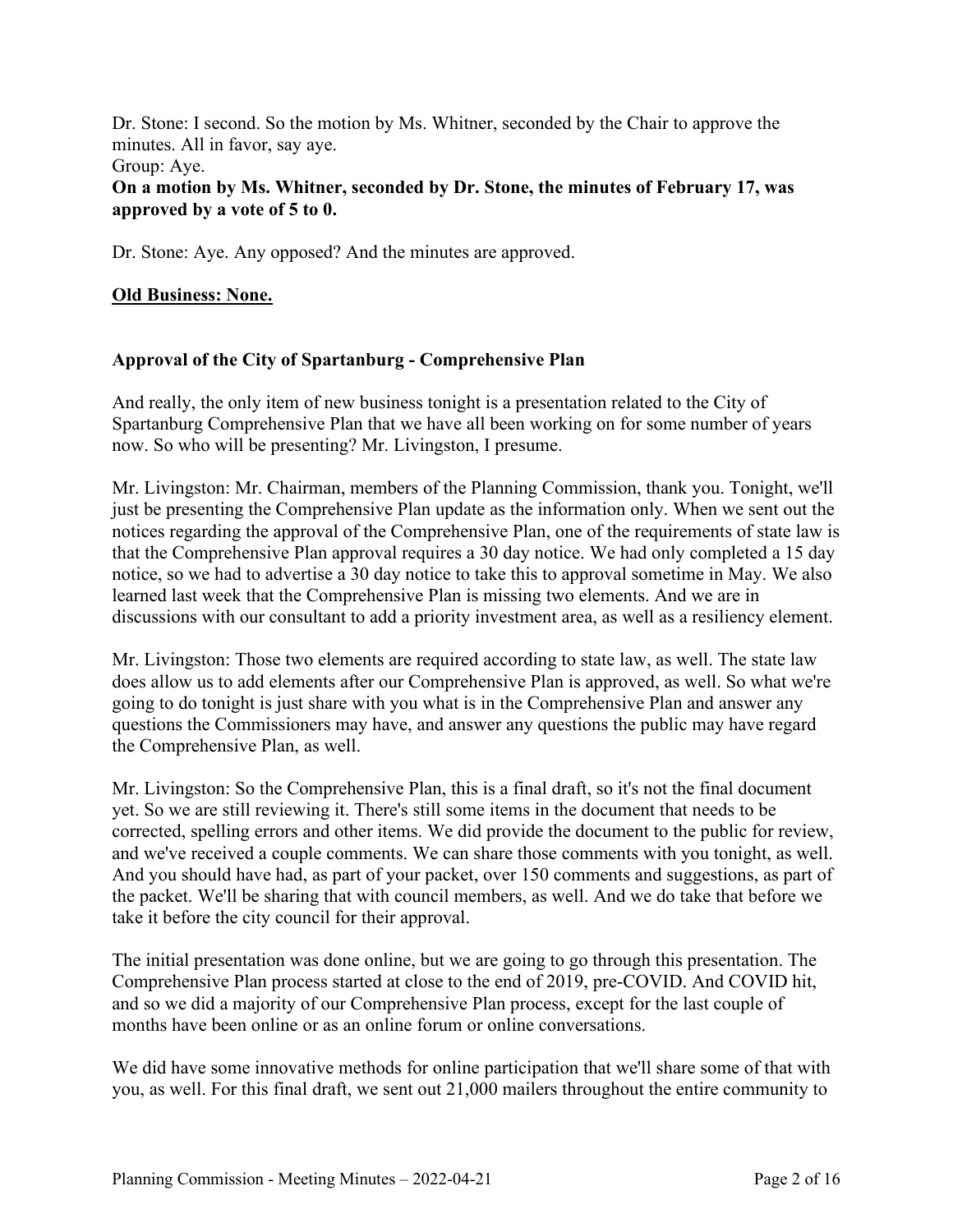make the community aware of the Comprehensive Plan approval process, and to just go online and take a look at the Comprehensive Plan and answer, ask any questions they may have regarding the plan.

The consultants that completed the plan were TPUDC. That's Town Planning and Urban Design Consultants. They're based out of Franklin, Tennessee, and they assembled a team of other consultants to assist the city with developing a plan, including some local representatives, Ernie Bowman, with [inaudible] design and Arnett Muldrow & Associates. Trip Muldrow provided the economic development portion of the design of the Comprehensive Plan.

So what is a company Comprehensive Plan? It's a long range document that focuses primarily on the vision for the city. It also focuses mostly on land use and the land use element, and it provides a growth and conservation map. And staff was able to print a very large map so that folks can go around and point and share where they live, and we can talk about what that looks like in terms of future development.

And so, that update of that map has been long coming. It's been close to, I guess, 15 years or more since we had an update to our Comprehensive Plan. State law requires Comprehensive Plans to be updated, to do an update every five years, but you start the process over every 10 years. The process, we are here in the final presentation area. As I mentioned, we're still trying to determine how to add the priority investment area and the resiliency element as part of the plan. And we also have an implementation matrix and there's some recommendations for how we go about providing the implementation process.

Mr. Cunningham: Right. Just a quick, can you tell us how these two were left out? Is this a change to the state law? Is it consultants did not have the proper list of elements to include? Mr. Livingston: That's what we're still trying to figure out. We know that it was a change of state law in 2020.

Mr. Cunningham: Okay.

Mr. Livingston: So the resiliency element was added in 2020. That we missed because the consultants' contract started probably in 2019- Mr. Cunningham: In 2019.

Mr. Livingston: Council approved the contract, I think, in 2019, the early part of 2020, pre-COVID. The Priority Investment Act should have been included. And so that's part of state law that should have been. So there were nine elements prior to 2020. And in 2020, the resiliency element was added. So that's how we missed the resiliency element. Not sure how we missed the Priority Investment part.

Mr. Spencer: And Martin, the 30 day notice requirement, we'll meet that for our May meeting? Mr. Livingston: We will. Yeah. It's already been advertised and it's ready to go. Mr. Spencer: Great. Thank you.

Mr. Livingston: So September 9th, we had a kickoff. It was a virtual kickoff. And then during that process, we developed this on the table topics where there were over 25 groups, local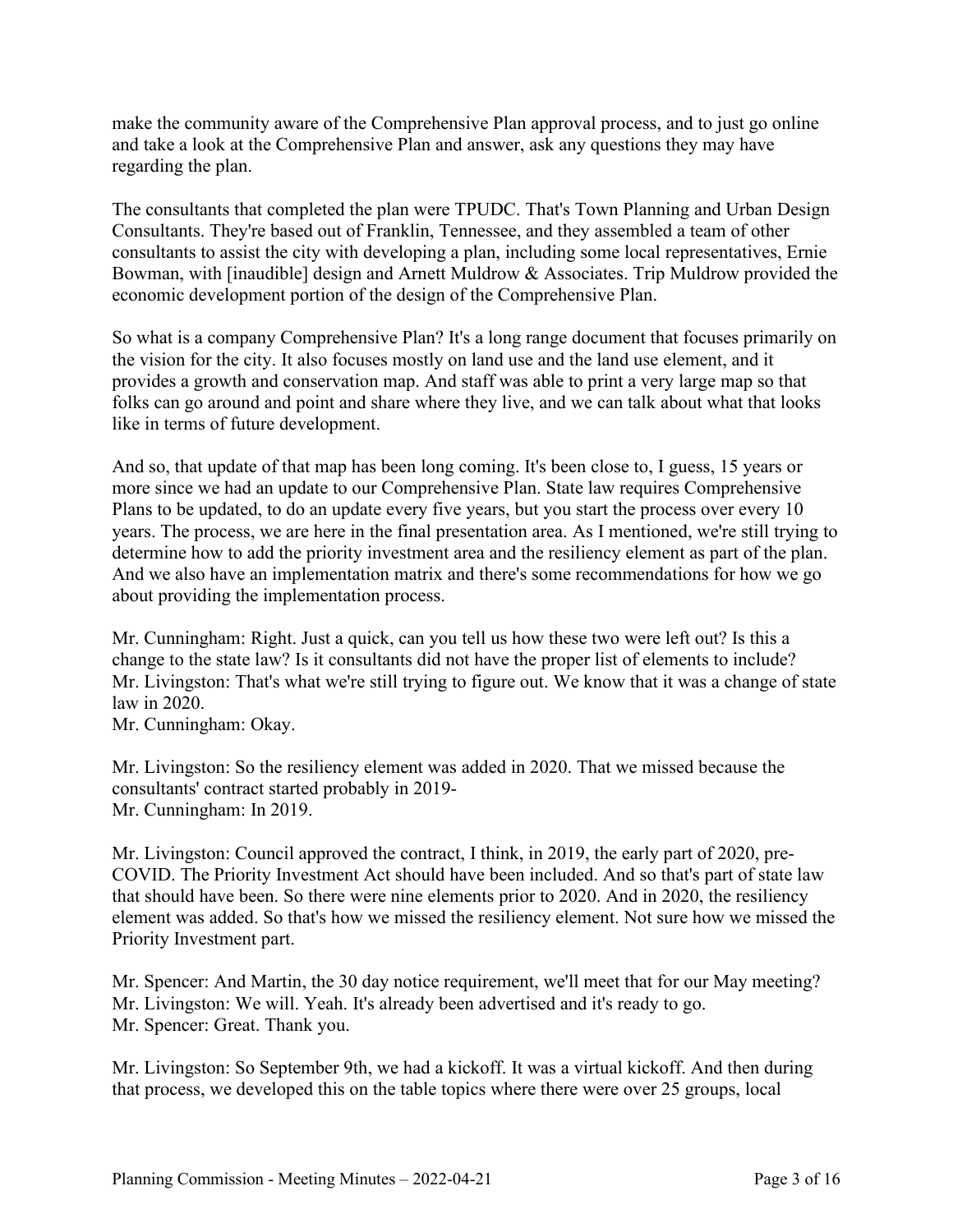groups, that participated. We had neighborhood groups, as well as other organizations that participated in the process. OneSpartanburg and other organizations that involve children. And so we had a group that worked with children to develop table topics for the Comprehensive Plan. And so we got a lot of feedback on what folks wanted to see in the Comprehensive Plan. We believe that this document represents a lot of the comments we've heard from residents.

We also had a think tank that generated ideas on how we can move forward with the Comprehensive Plan. And they shared information with others and residents, and also provided comments on the Comprehensive Plan. We had a Planapalooza in October of 2020. Over that time period, there were several discussion topics, either online or in person where we discussed the Comprehensive Plan, either economic development, vision, what residents, again, wanted to see. Residents, businesses, folks who visited Spartanburg. And then we also had live Q&A sessions where we answered questions.

The Comprehensive Plan has been on the planspartanburg.com website since 2020, and so you can find the drafts, you can find the flyers, you can find additional information, as well. And then there also information on the engagement process there, as well.

So we also had a vision-in of Spartanburg, what the folks want to see in Spartanburg. We asked, put yourself in someone else's shoe, what do you think we need? So we heard comments about handicap accessibility, relating to sidewalks and areas of the city. Not only do we need sidewalks, but we need handicap accessible areas for folks who travel, as well. We asked what's missing in Spartanburg. What do you like about Spartanburg and what you think Spartanburg would need? We held a hand art contest for a variety of ages, and we received 60 submissions and we selected 10 and we provided award to those 10 winners. They got a \$50 Visa gift card.

So we had a public draft presentation in the Fall of 2021. And there we took comments and suggestions, and during that public draft period, you have a majority of those comments that were provided during that period from September to November. During that period, we also so held a mini-palooza for meetings throughout the city, where residents got involved in the process and worked with a consultant to answer the question, well, what do you like about the community? What do you remember as a child that you love about the community and folks were able to share that information with staff, as well.

So the Comprehensive Plan, again, this is a final draft. The draft includes all of the elements required in the state law, except again, for the priority investment area and the resiliency element. The [inaudible] principles of the Comprehensive Plan include character and authenticity, enhanced connections, dignity, and belonging, improved health and wellness. And you'll see these teams work woven through the entire Comprehensive Plan process.

There's a users guide that talks about being a champion of the plant. There's an area of understanding the element of time, that time has an effect on whether items get implemented or not. We heard you. There is a lot of information in the Comprehensive Plan from actual residents saying, "This is what we'd like to see in Spartanburg." And so a lot of that information was captured in the plan.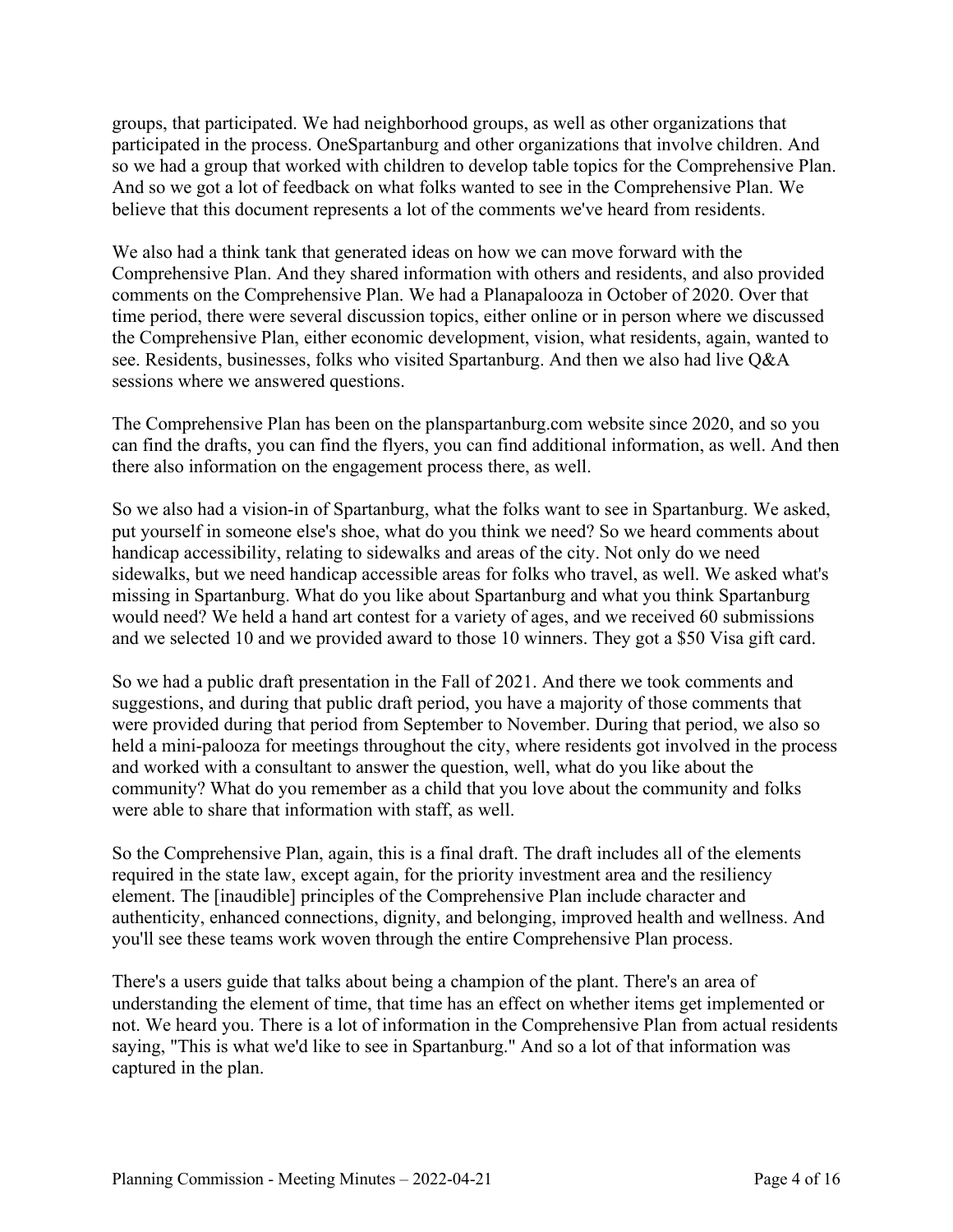City made a commitment to equity. It's probably one of the first Comprehensive Plans that's based on equity. And so there are these elements, measures that we're going to be looking at over the next 10 years to see how well we're meeting the equity requirements and the equity in the [inaudible]. There's a population element that takes a look at the current population, the future population of city of Spartanburg. Economic development element, housing element, transportation, very extensive transportation element, natural resources element, community facilities element, cultural resources. And we also had some discussion and focus area, but that's coming up.

And so this an example of the cultural resources. These areas in yellow are recommendations. In the entire plan, we have 313 recommendations. And so we also have the growth in conservation areas and map that show, and these are explanations of what each category is covered. And again, we have a map over on the side that shows the areas and what the developers are proposing for development in those areas. Again, this is an example of the map and there are several different categories that shows the potential development in those areas, as well.

There were several focus areas, about six focus areas developed. These focus areas are based on some of the comments residents provided about what they'd like to see, but it also provides a vision of what could be developed in any area, almost any area of Spartanburg. They looked at the Westgate Mall, a developer, the consultants looked at the Westgate Mall and imagined what that could be.

Fairgrounds, transit-oriented development downtown, the Green District corridor, one corridor in the industry and another corridor on the neighborhood center. Here's the fairgrounds. Fairgrounds focus group, focus area, and again, shows institutional facilities, housing, and some urban gardens. And here's a neighborhood center, which is at the intersection. And so it proposes single family housing, as well as multifamily housing on the corridors.

We developed an executive summary, a short description of what a Comprehensive Plan is. During the process of hearing from folks, one of the comments we heard is, what is a Comprehensive Plan? This executive summary just summarizes what is a Comprehensive Plan and what may be in the plan. We've heard that it might be too short, but it is intended to be a short document so that folks may want read the entire 300 page document, that we have available to us.

And then there's, again, an implementation matrix. It has time frames, strategies, recommendations, page numbers where the item can be found in the Comprehensive Plan, and support organizations, Commissions, departments of the city. One of the recommendations is that the departments of the city take a look at this implementation matrix, take a look at what's maybe the most pressing recommendations, and bring that back for further discussion either to the Planning Commission or as well as City Council, and have consensus on the top recommendations that will move the plan forward over the next 10 years.

Remember in year 10, we've got to prepare another plan, but in year five, we've got to prepare an update, it says. And one of the recommendations from residents is that we do an annual presentation of where we stand with the Comprehensive Plan. So I don't know if we'll be able to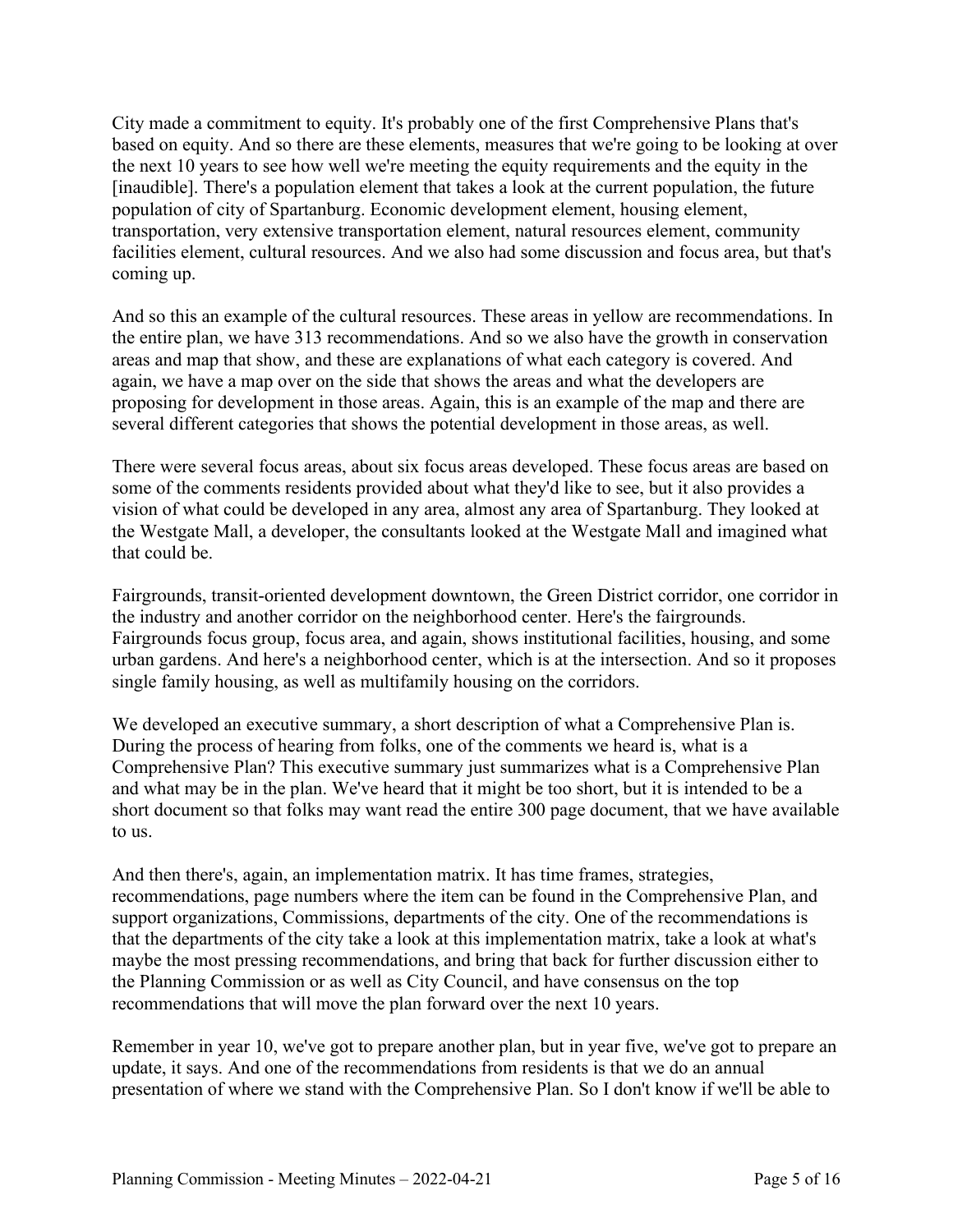do a presentation of 300 recommendations. And so that's one of the questions that are coming up on how do we do that, how do we synthesize the recommendations and come up with maybe up top, whatever, maybe 30? That's 10% of the entire recommendations that would move the plan significantly.

So there, right now, we're closing in close to closing out of the Comprehensive Plan. And again, as I mentioned, we have some additional work to do in terms of the matrix, resiliency element, and the priority investment [inaudible]. I'll answer any questions that the Commissioners may have at the present moment.

Dr. Stone: Any questions? I suspect there's probably a ton questions, but who wants to go ahead and ask any questions about process or about what you've heard so far? Mr. Spencer: Well, I'd be happy to kick us off Mr. Chairman.

Dr. Stone: All right.

Mr. Spencer: I see this email from Sherry Barrett at Upstate Forever. And if read it, would... Do you have any comments or thoughts and response? I know we went over the implementation matrix. Obviously, choosing what the priorities will be from among the 313 items on the to-do list, the city's to-do list, will certainly be a challenge. But what, if any, thoughts do you and the planning staff have?

Mr. Livingston: We agreed that 313 recommendations is probably extremely lengthy. We will discuss with the consultants, maybe a process for synthesizing those 300 recommendations down to maybe the top 30, or maybe the top 40, that will move the plan forward. A good example of that, and we discussed this at Tuesday night presentation, was we need to develop an updated zoning ordinance.

Mr. Spencer: Yep.

Mr. Livingston: That's going to take two years, but it'll accomplish several things. One, it will set the land use priorities for the next 10 years, and allow us to implement some of the recommendations, including the growth and conservation map that you see that we've presented. We'll look at it and address that, too. It'll address a lot of our housing issues. We don't have density bonuses. We don't have ADUs, which is our accessory dwelling units in our ordinance. It'll accomplish that major feature of the recommendations, as well.

Mr. Spencer: Which came up in the meeting that we had attended, and I'm sure it came up in others.

Mr. Livingston: Yeah. It came up in the meeting multiple times throughout the last two years. And it's a deficiency of our zoning ordinance. Three, we need to update sign ordinance. And then we just learned from our consultant, Craig Lewis, that we need to update the sign ordinance for our DRB, as well.

Mr. Spencer: Yeah.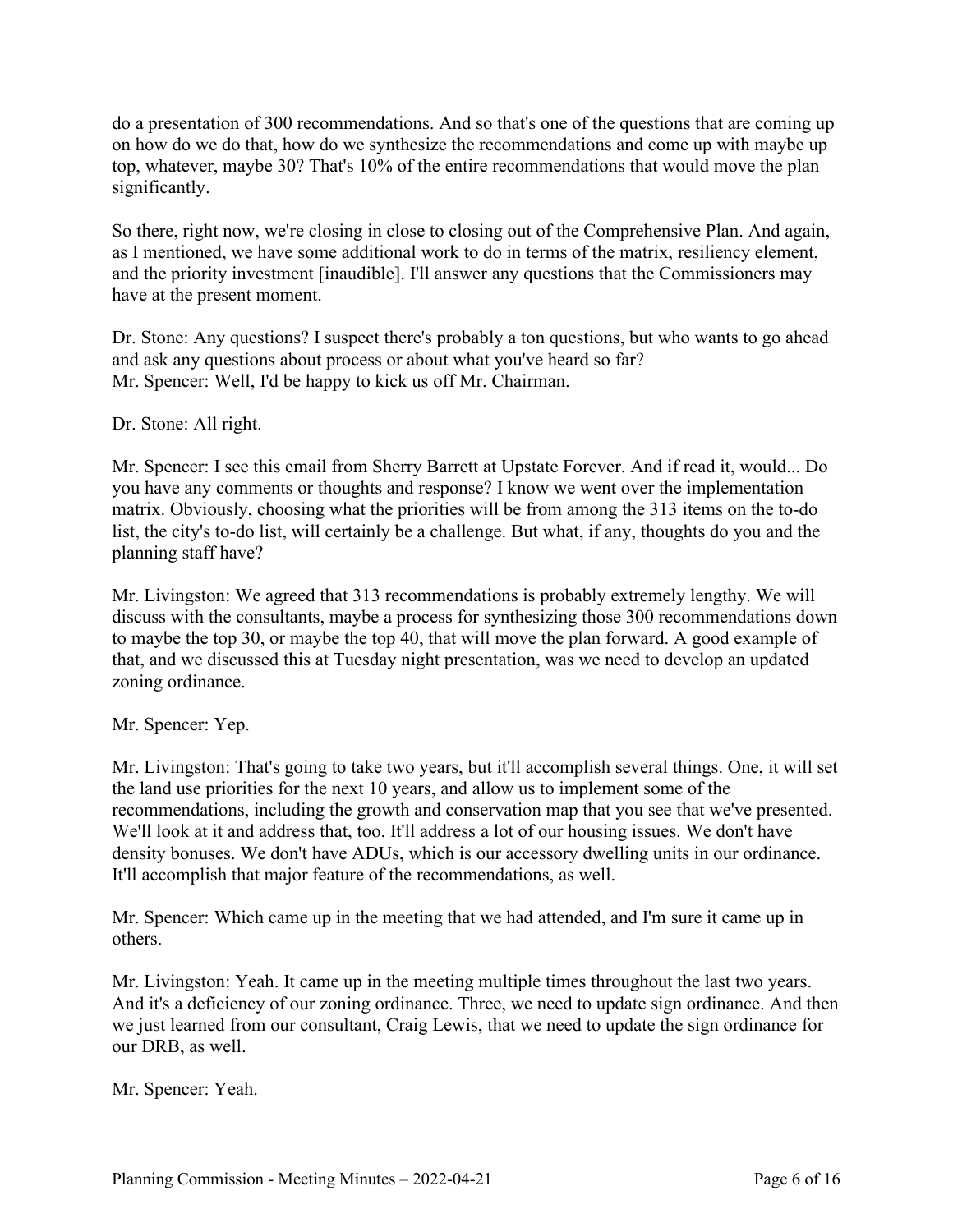Mr. Livingston: Because that has some deficiencies. Our ordinance is probably a piece work of different ordinances from 1980. Just added to it over that time period. So we need a clean and clear ordinance that will allow us to implement a majority of the recommendations [inaudible].

Mr. Spencer: Thank you. That's helpful.

Dr. Stone: And I was going to ask the same thing is, who and how sets those priorities? Ultimately, Council is responsible for everything. Is that something you would like for us to have, this body to have a conversation, or for all of us to maybe suggest things that we think are most important? I never know between a [inaudible] a Comprehensive Plan and an operational plan, how much of that is staff's responsibility and how much of it is Council or Planning Commission's responsibility.

Mr. Livingston: What we've learned from our consultant is that that's largely a staff responsibility, but it rises up to include residents-

Dr. Stone: Yep.

Mr. Livingston: ... Commissioners, and Council. So it's not just staff alone, because the Comprehensive Plan is not something that the city alone implements.

Dr. Stone: Right.

Mr. Livingston: There are recommendations in there about markets and growth about urban markets that serve food and city doesn't get involved in that. That's a private venture. And so we'll look to other partners like Kyle, like the Harvest Park, to implement a lot of those recommendations. There is a discussion about food systems. The city would not be involved in that, but the city could support that or find funding sources to support it.

And the economic development is another good example. The city does not have an economic development department. While there are several staff members that are involved in economic development, we have leaned tremendously on OneSpartanburg to help assist us with that. And they have done a tremendous job over the last couple of years and inviting development in the community. And so there are some requests that we have an economic development [inaudible]. So that's something that we need to discuss further, as well.

Dr. Stone: Sure. Yes.

Mr. Cunningham: I have one question concerning economics of the [inaudible]. Obviously, some of this will be paid for by existing and anticipated funds that are flowing now. So those funds could be redirected to address priorities or recommendations. Others, as you mentioned, may be private efforts, but there's going to be a fairly significant gap, I would think, if we do things like adopt some of the street design plans or other many significant pieces of this.

Did the consultants discuss anything, concerning sources of revenue from federal grants or other things like that, that the city should evaluate and pursue as to how to pay for what the...

Consultants are famous for just giving you the plan and then they don't implement anything. So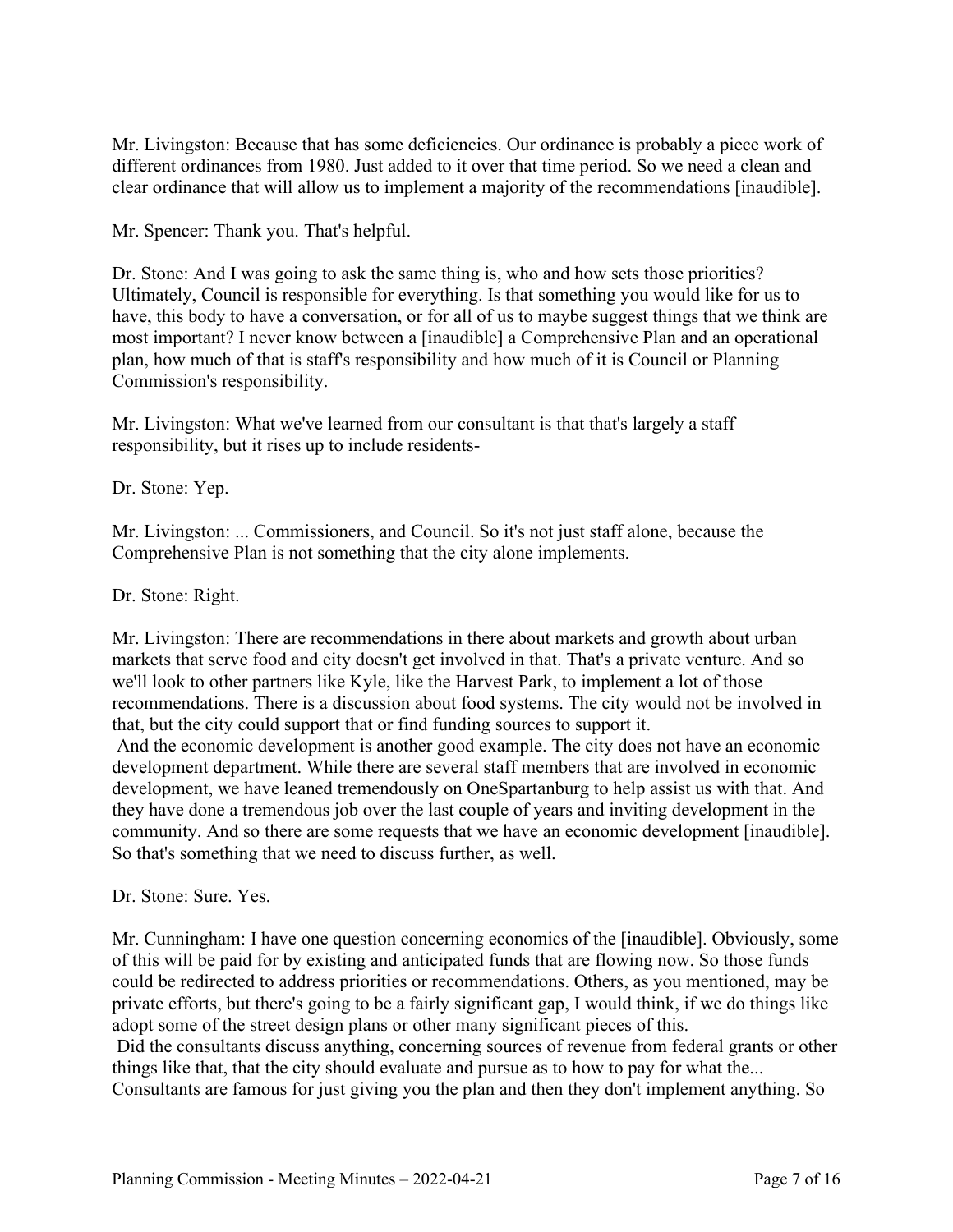did they put a price tag or an estimate or any... Did they address that at all in any of the meetings?

Mr. Livingston: So this Comprehensive Plan did not do that. They don't get into the funding sources. But the South Carolina law requires a priority investment area that gets into funding sources, funding sources for public facilities, primarily, and public infrastructure. So we're building a new City Hall, we're building a new courthouse. It would talk about the funding sources associated with that.

But what about expanding streets? What about infrastructure and sidewalks? What about other public facilities? So we believe that the planner, the consultants are going to pull from a lot of our other elements to put the priority investment area, focus, and funding in that, as well as on the resiliency, as well. So I believe that's where they'll get a majority of that information. Mr. Cunningham: But we're going to need more money than we have today to implement this.

### Mr. Livingston: Yes.

Dr. Stone: The one thing I did like about the list of all of the... I'm glad you had counted, because I could tell there were a lot of recommendations. I had not added to 313. But there's a lot that there is an obvious person, either city department, board of Commissioners, there were a lot of historic preservation-related recommendations. There were several. As a former member of the HARB, I saw several about history and architectural preservation. And I looked and said, "That's the HARB's responsibility led by City Planning." So there's some that are pretty obvious who would be responsible, but yeah. I think any of us would have to recognize, there's no way the city can address 313 recommendations in one, five, or 10 years. And so it is going to be a matter of setting priorities. Other comments or questions or observations?

Mr. Brown: Will the community conversations continue as changes and need are [inaudible]?

Mr. Livingston: That's one of the recommendations that the community made was that we have annual presentations of the Comprehensive Plan and the status. I agree that community conversations need to be made. One of the things that we're trying to do is, we're trying to make sure that all of our boards, all of the board information, the board agendas are available to the entire community, and early as possible so that folks can attend meetings if necessary, and ask questions about any item on the agenda.

And so we've been trying to do that on a regular basis for the last couple months because folks have asked for the transparency on that issue. As far as whether we can have these kind of community conversations monthly, that's something we recently started asking about community engagement, but we haven't gotten far other than just saying, "Okay, we need to have a meeting regarding..." We haven't gotten that past that.

Ms. Whitner: And I'd just like to say, thank you for allowing each individual to voice their opinion and have a statement and be actually heard, even if we can't address all 313 concerns. But allowing them a space and a place to say, "Here is my concern and may or may not directly impact me, but it does impact the city." So, thank y'all for taking the lead on it.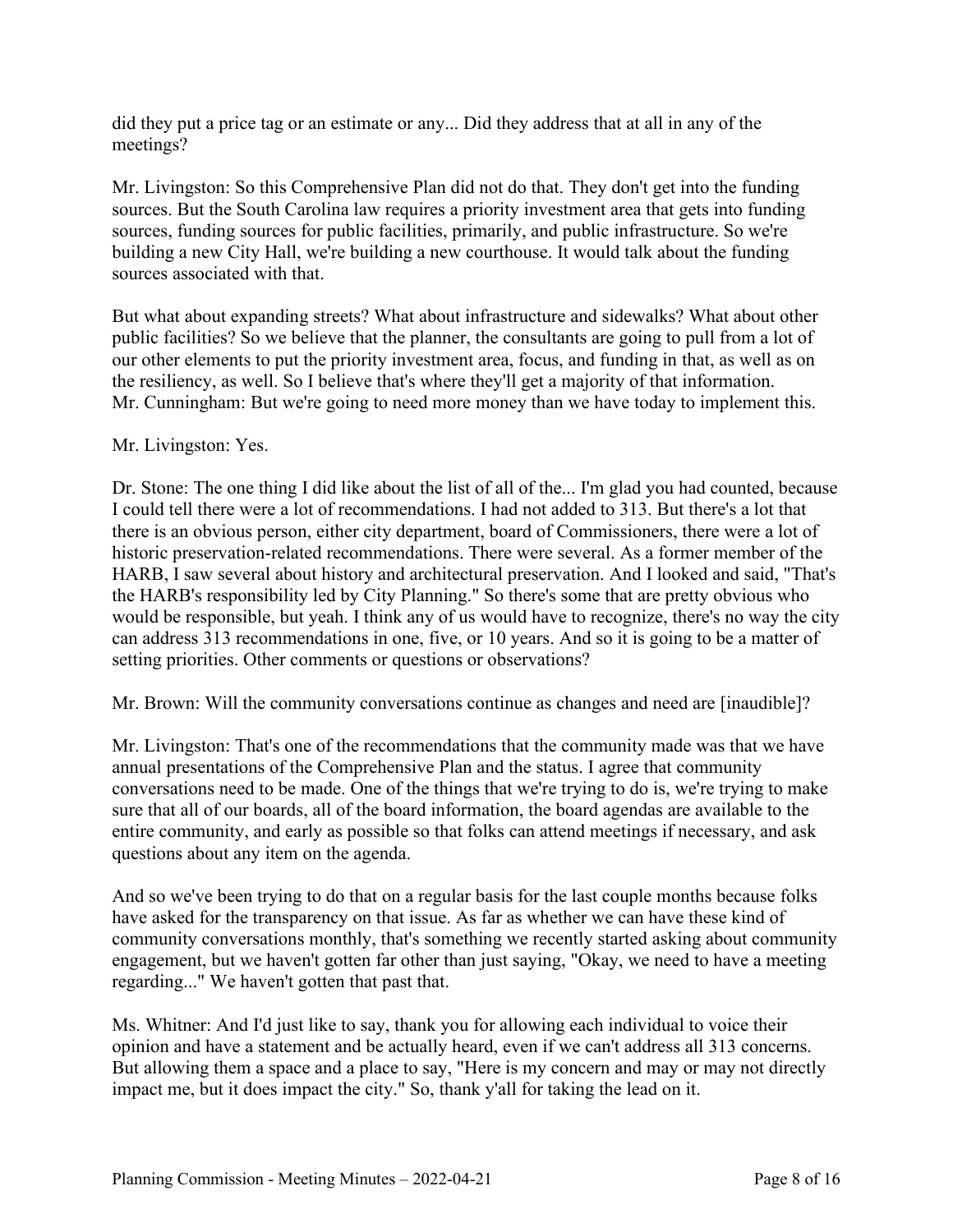Mr. Livingston: The community comments were very, very important. We wanted to make sure that folks understood that we heard them. Although we may not have been able to act on every comment, we wanted to make sure that folks knew that we heard them and we wrote down every single comment that we received, put that in a format where we can share it with Commissioners and Council. And we numbered them so that we can easily find them.

Mr. Livingston: And ask questions. You can ask questions about any of the comments, but we also had some additional comments that we received for this final draft that... You only got one of those letters, but we did receive some additional comments. We mentioned the Sherry Barrett letter and we provided that to you as a copy. We also had some letters from, I don't want mess up her name, Judy [inaudible], and she also provided some comments and we could send that to the Commissioners and it'll be included in there. And I can read her comments. "As a Spartanburg County resident, I strongly urge city officials to complete an advanced implementation plan for adoption." So throughout the entire process, we've heard that implementation is key and it's important to the success of this Comprehensive Plan.

So the staff is completely aware of that and we want to make sure that we have a strong implementation process. You have Sherry Barrett's letter in front of you. Santiago Mariani also had some comments, and he shared it with us that he wanted to make sure that we included an explanation of funding, where money was coming from. You were questioned about, where is the money coming from to do all of this? This is a ton of stuff and we don't want to see increase in taxes. Spartanburg has been very fortunate in that we've been able to do a lot of things recently by trying to get grant funds and other funding.

We just applied recently for a lead based paint grant. We got it after about three attempts. We got a crime reduction grant for Highland, after five attempts. And then we also have \$18 million in American Recovery Fund funding that we hope will be deployed to accomplish some of these goals in the Comprehensive Plan, as well. That is still ongoing with some still ongoing discussions.

But we do need to have a conversation about what taxes are needed to implement the Comprehensive Plan. If this is what residents want, how do we accomplish that with the revenues that we have now? Some of it will be accomplished with growth. We're seeing tax revenue increase because of the recent growth in development throughout the city. But some of that may need to be accomplished by other means. And what that is, we haven't decided what that looks like yet.

There was also a comment about outside public water park and pool areas, or recommendations for more children-led activity. We heard that in the plan, as well, in terms of not pools, but spaces for children to interact and be active outside of their homes, and in neighborhoods. And in an expansion of the bridge that stands between Beaumont Village and North Converse Heights, expand that bridge, and we may need to determine, okay, what does that look like and who's responsible for that? Typically, some roads are city's, some roads are county, some roads are state, and they're typically responsible for each of those areas. So we wanted to make sure that the public comments are always available for Commissioners as well as city council, and make these available to counsel, as well.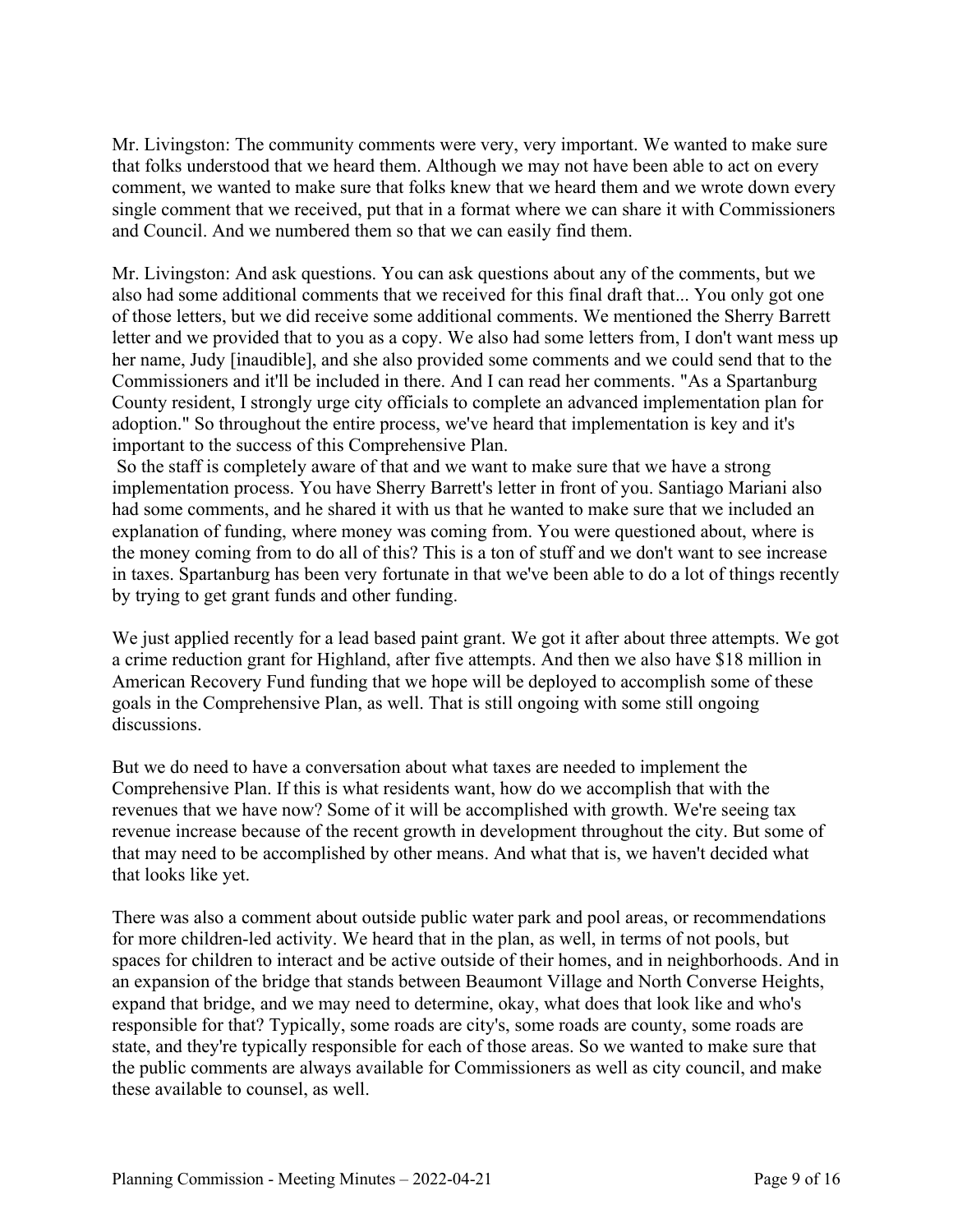Mr. Brown: Thank you.

Dr. Stone: Any other questions? In my mind, and I do want to take some comments from the public, even though this isn't the public hearing, there are people here who may want to say something and then we talk amongst ourselves, as well, if we need to do that.

To me, I do think a future land use map like that, and it's on page 260, 261. This is in some ways, for me, one of the most important parts of this plan, because this is what's going to drive the zoning ordinance. This is what's of really drive what goes where and what density in different parts of the city looks like. So everyone really definitely needs to take a pretty good look at the land use map, because I feel like that's at the basis of what we're doing. Am I correct in that?

Mr. Livingston: That's correct. Yes.

Dr. Stone: And then to me, the housing element, the transportation element, probably the reason the transportation element is as robust as it is, is a couple of years ago, we did what was termed a route study for Sparta, but it was really more beyond that, and that was, I think, designed to flow into the transportation element. But the city has a housing shortage. I don't think I'm saying anything anybody doesn't know. We've got to have more housing. The City Manager has said at all price points, I've heard our city podcast talk about it, you've got to have housing at all price points.

We could certainly improve our quality of life for all of the citizens of Spartanburg with more housing, probably a denser level of housing in appropriate parts of the city. So that to me is a couple of really important things. Future land use, the transportation element, housing element, not to say anything else is unimportant, but those, I think, relate more directly to what this Commission does.

Mr. Cunningham: But am I correct that the plan estimates 170 units a year is needed?

Mr. Livingston: 1200 units within a half mile radius of the city, and a plan proposed on their construction.

Mr. Cunningham: Did they take that into consideration?

Mr. Livingston: I think when we were doing the plan, that was not available.

Mr. Cunningham: I was going to say, that sounds woefully inadequate based on everything.

Dr. Stone: All right. Any anybody else? I'm happy to let anyone in the audience offer a comment or ask a question if they wish to do that. If anyone wants to speak about it, just make sure you come up, and I don't know if we have anything to sign in, but let us know your name and what your relationship with the city is.

Sherry Barrett: Sure. I'm Sherry Barrett.

Dr. Stone: Oh, good.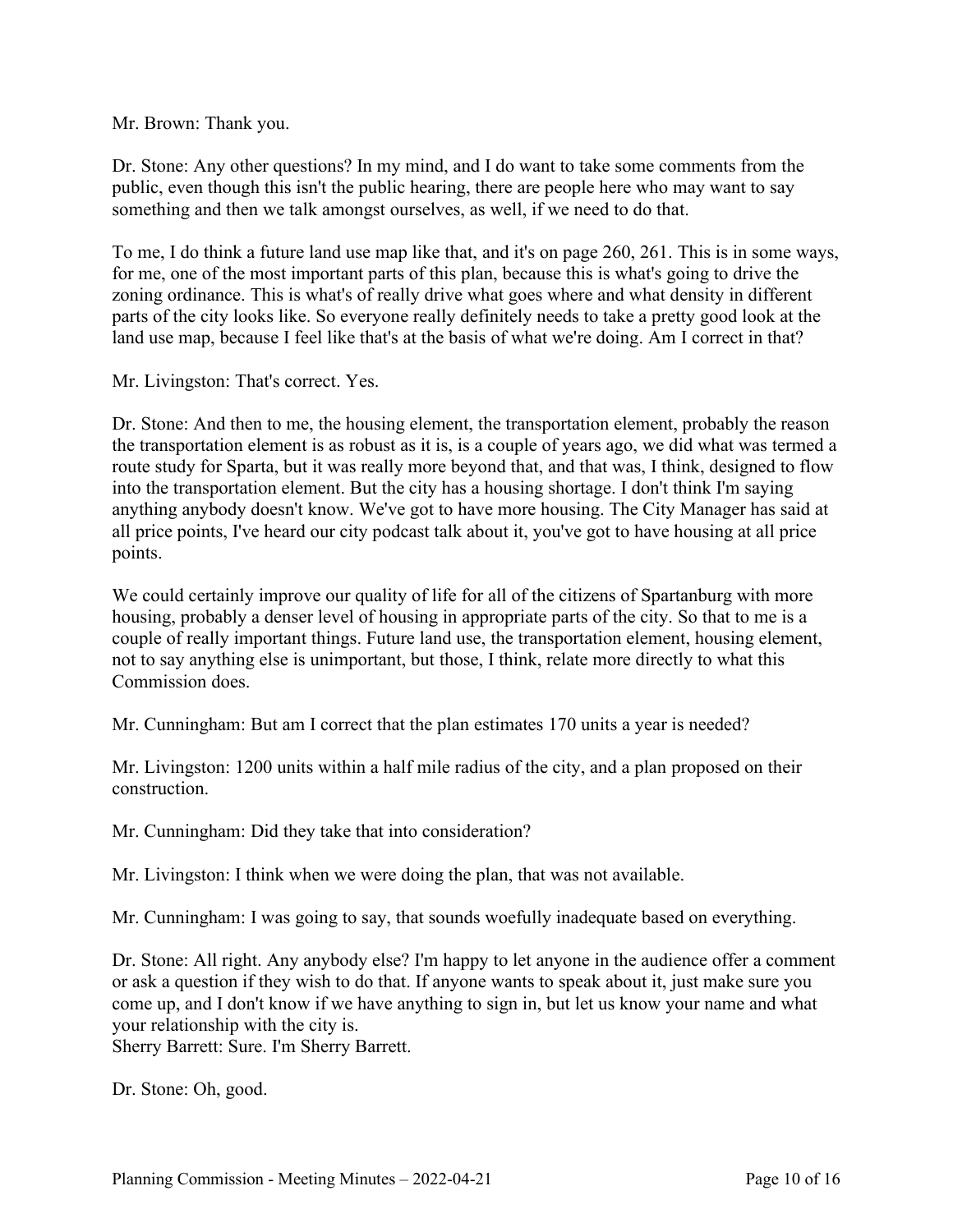Sherry Barrett: I'm the Land Policy Manager at Upstate Forever. Our offices are on Broad Street, as well. 201 East Broad Street, Suite 1C, in Spartanburg.

Sherry Barrett: So you received my letter and thank you for acknowledging that. I would just reiterate those same comments, and after hearing a little bit about the schedule coming up and rebooting with the public hearing in 30 days, I would urge you to even more so firmly hit the pause button on this. You've got two elements that need to be completed. That's 20% of the elements.

An implementation plan is not specifically called out as something that is required, but it is our belief that any good, actionable, Comprehensive Plan should have that. I was hoping it might come out in the executive summary. Even this list is not even incomplete and incorporated into the context of the plan. And unless there's an implementation plan accompanying this document, as it moves forward for your approval, for city council's formal adoption, it will be very easy to keep pushing that out. And there will not be a cohesive strategy to act on to inform decision makers in the community and on boards and Commissions and especially your elected officials. They need that guidance.

It's 313 excellent recommendations, but some can be nested under others. Some for instance, updating the code will take care of a lot. But there needs to be a clear strategy about when and how that is going to be undertaken, how it might be funded, because that will be expensive. So I would urge you to hit the pause button on this, get these last two elements done. If the implementation plan is a staff function, perhaps reaching out to other community partners to complete that. If that's something you all want to be involved in, I think that is something that needs to happen before this plan moves forward. And that's what I'd like to leave you with tonight. Thank you.

Dr. Stone: Thank you. Ms. Whitner: Thank you. Mr. Spencer: Thank you. Mr. Brown: Thank you.

Santiago Mariani: Hello, I'm Santiago Mariani. I'm from Spartanburg, as well, just [inaudible] behind the Converse University. And I just wanted to say thank you for all the work that you've been doing in helping make Spartanburg more beautiful, more vibrant. I came here in 1996, from Argentina, with my family. A friend, took us to check out the downtown area. It was 6:00 PM. We passed by a block, the lights were turned off, and we kept driving. We kept waiting to get to the downtown area. And my friend said that was it. My mom started crying on the spot, and now to be able to be sitting outside at a coffee shop, with [inaudible] parked on the other side, people playing jazz on the street corner and seeing families all around, it was truly energizing. So I just wanted to say thank you for the work that you're doing and all the work that you've put into it, and I'm sure that's going to go into it. And if we can be of any help as residents, of course, we're here to do our part, as well. So, thanks. Group: Thank you.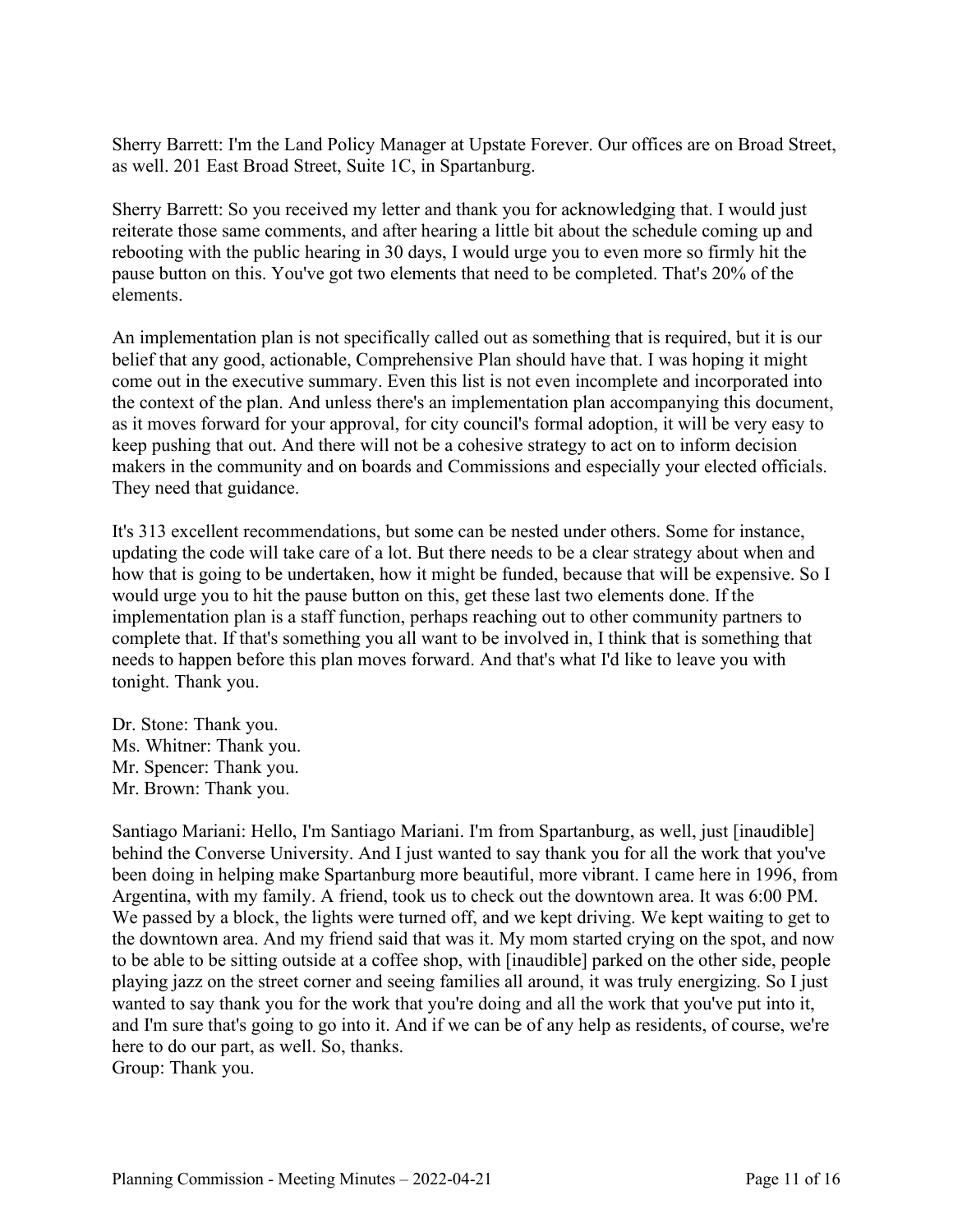Dr. Stone: I'll point all that direction at the city staff for all the work that they have done to bring us to this point in the process.

Ms. Barrett: Question.

Dr. Stone: Yes, sir.

Ms. Barrett: How long would it take to implement those last two components?

Mr. Livingston: We should know Monday.

Mr. Livingston: We should know how quickly on Monday, I hope. And hopefully we'll be able to get that back to you as soon as possible.

Ms. Barrett: So those suggestions has already been submitted to them. We're just waiting on a response?

Mr. Livingston: Yes. We've already made them aware of the issue, and so we're asking to... They couldn't meet this week, so we have a scheduled meeting with them on Monday.

Dr. Stone: Well, I appreciate your transparency and honesty, that those two components were missed because I probably wouldn't have found it in this context. But I do appreciate your honesty.

Mr. Cunningham: Back to the implementation priorities, do the consultants offer any opinion for the pieces on the board, which you have to move first, and what's the sequence between transportation, zoning, land use, et cetera, et cetera, et cetera?

Mr. Livingston: So they didn't offer the way that the... My understanding your question is, did they offer recommendations on which comes first, which comes second? No. Mr. Cunningham: Which sequence has proved most successful in other communities?

Mr. Livingston: So they did not offer that. They did state that updating the zoning ordinance and having a clear implementation plan were the top priorities. So those were the two top recommendations that they made that having that zoning ordinance updated will accomplish a lot of the items in this Comprehensive Plan. So if and when the Comprehensive Plan is adopted, one of the recommendations we hope coming out of the Comprehensive Plan for City Council is, staff proceed with updating this ordinance, and bring back maybe a consultant or a recommendation to do so. And the zoning ordinance will require public participation like the Comprehensive Plan, so that continues the conversation about what's in your ordinance.

Mr. Cunningham: There were some staff additions recommended, GIS technician and other. What is your lead time to get such approved, as far as budgeting or hiring and that sort of thing, if you need that person or first those persons to revise things like zoning ordinances or follow implementation?

Mr. Livingston: So we know that we do need someone to focus on transportation and GIS. One of the the first hires we're hoping, because of this Comprehensive Plan, is a Planning Director. We haven't had a Planning Director in several years.

Mr. Livingston: We are actually going out for an ad within the next week or two.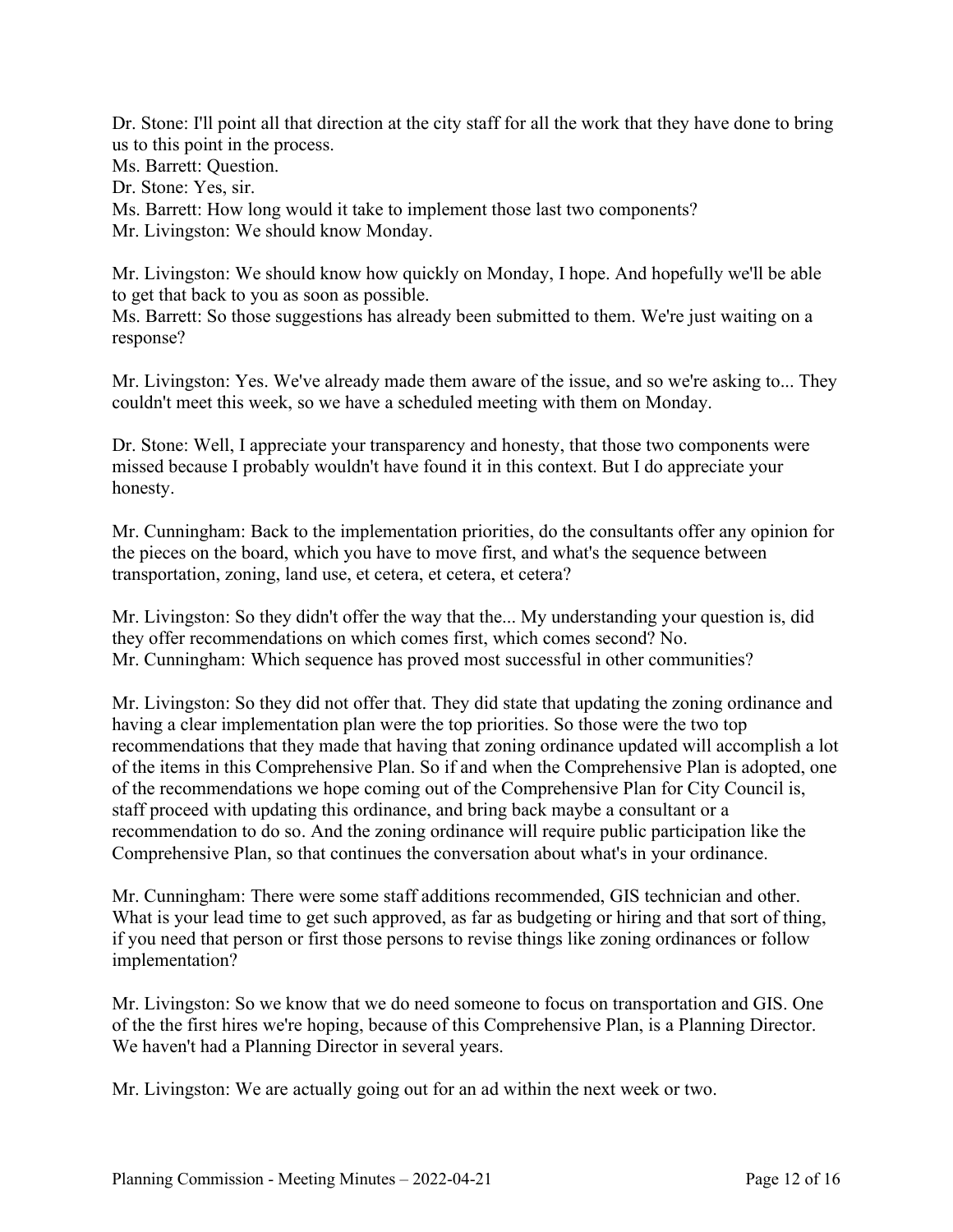Dr. Stone: And we had a Planning Director when I was first on the HARB and then we've made due since then.

Mr. Livingston: Well, we need one now.

Dr. Stone: Yeah. Well, if we're going to have a new Comprehensive Plan and a new zoning ordinance, I think we might be good to have a Planning Director. But I don't get to make those decisions. But other questions for Mr. Livingston or anyone else?

Ms. Barrett: This is may not be necessarily a question for planning, but maybe city management. How can the decisions that are made along the way... If the city is making decisions, is there a way to gauge if it is in the plan or if it's reflected in the plan, or measured by the plan or something?

Mr. Livingston: There's a way to do that, that I've seen in other communities, is when recommendations come for approval before City Council, that you reference another document. For instance, when we make recommendations for any improvement in the North Side, we reference back the transformation North Side Transformation plan. We do the same for Highland. So that is one way to do that is if we make a recommendation for sidewalk improvements, for instance, we would reference back that this is recommendation from the Comprehensive Plan. So that's one way of doing it. There may be other ways, but that's the one way that I've seen that accomplished.

Dr. Stone: And I think that is very much worth considering as staff, either takes actions or brings recommendations to Council, because it keeps in their minds, "Hey, we've got a Comprehensive Plan and we're all responsible for providing the resources to the staff and providing our approval to write ordinances and create positions often." Yeah, they need to be reminded that this is advancing the plan that our community agreed to. And we need to-Mr. Spencer: We all.

Dr. Stone: We need to remember that, as well, this body, when we are rewriting a zoning ordinance over the next few years, and we have to have a conversation about accessory dwelling units or changing setbacks or whatever of 15 other things that need to be addressed, we need to remember that that was something that came out of our community engagement. So I would wholeheartedly agree with that. Anything? Anything else?

Mr. Brown: The last thing I would say is, I know that there would probably be a formal thank you to the staff, but thank you for your commitment over the last two years to executing where we are today, Even though we haven't... It's not final. It's not complete, but where we are today, I think is commendable, so thank you for your commitment to this process, to the journey, to the community conversations. I've sang this song even before becoming a Commissioner and everything that was shared, if it's not in the plan, it's recommended, it was heard. And that is commendable. Thank you.

Mr. Livingston: We thank you. We should... Yeah. We should thank Natalia Rosario. Dr. Stone: Yep.

Mr. Livingston: The planner who started this process.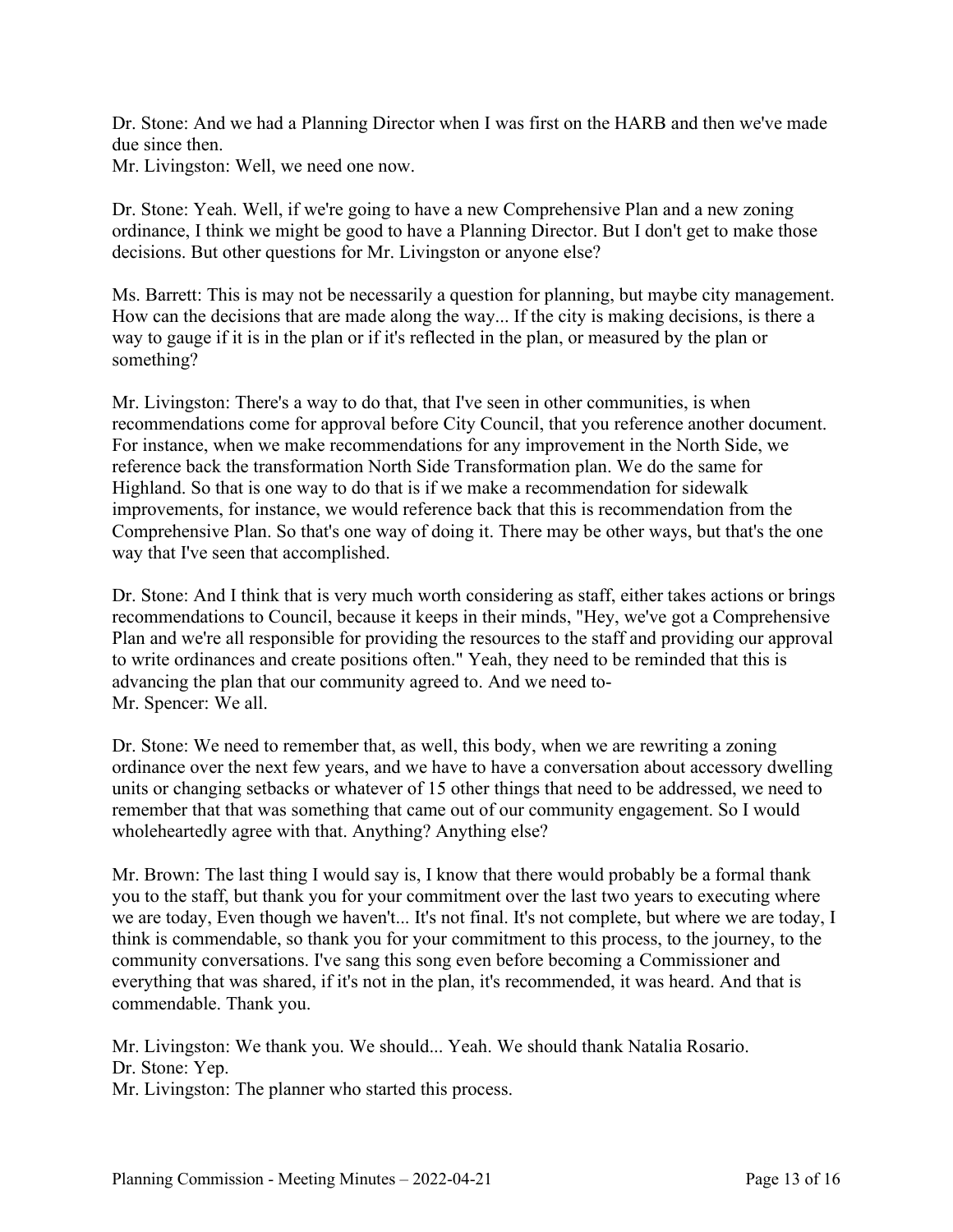Dr. Stone: Yep.

Mr. Livingston: No longer with us on staff, but she had the courage to push for a Comprehensive Plan because we hadn't had one in years and based on equity, which has been a tremendous success. A lot of it is due to her. Again, thank you to staff, Tia and Nan have been involved from the first day they joined our staff, so we have to thank the staff members, as well. Dr. Stone: I actually have an edit in the acknowledgements. If you all are still taking edits, when you list the members of the Planning Commission, Miss Whitner is not there, so make sure her name gets added to the document.

Mr. Livingston: All right, we'll do that.

Dr. Stone: ... one of the Commission members who have served since 2019.

Mr. Spencer: Is Mr. Spencer there? I don't think so.

Dr. Stone: Mr. Spencer, isn't there, either. Sorry.

Dr. Stone: I was counting and was trying to think who was missing.

Mr. Livingston: All right. We need to add them.

Dr. Stone: Luke and Bob are still there and Howard, from previous, because all of those people were on the Commission at some point during this process.

Dr. Stone: Sorry, I forgot you. And you got Mr. Brown, but the 2020 additions to the Commission got skipped.

Mr. Spencer: The COVID class.

Dr. Stone: The class of COVID. COVID '20. Well, since we can't act on this or anything, we'll, I guess, receive it as information and there's no action called for on the Comprehensive Plan at the moment. But I would say anybody else who sees a typo or an edit, there's definitely somebody who took that really seriously. I saw somebody sent a chart of all kinds of edits and I think some of their edits, one of them I think was wrong. Someone said the pictures on one of the pages didn't look like they were from the City of Spartanburg.

Mr. Livingston: So we have some comments for corrections in this document, as well.

Dr. Stone: Okay. But I would say I'm sure that goes for any of us. If you see something that needs correcting, just see something, say something. It won't be letter perfect. You're not going to get a 300 page plus document that's not without a mistake, but you might be the only person who saw that.

Mr. Spencer: Thank you. Dr. Stone: All right. Thank you. Ms. Whitner: Thank you. Mr. Cunningham: Well done.

Dr. Stone: Site and landscape plans approved since February 17th meeting, item seven. I see the Fairfield Inn site plan has been approved. I'm assuming that has been through the DRB and they have said everything they need to say over it. And I'm getting a nod. Site plan approved, 1607 John B. White, the Take 5 Oil Change.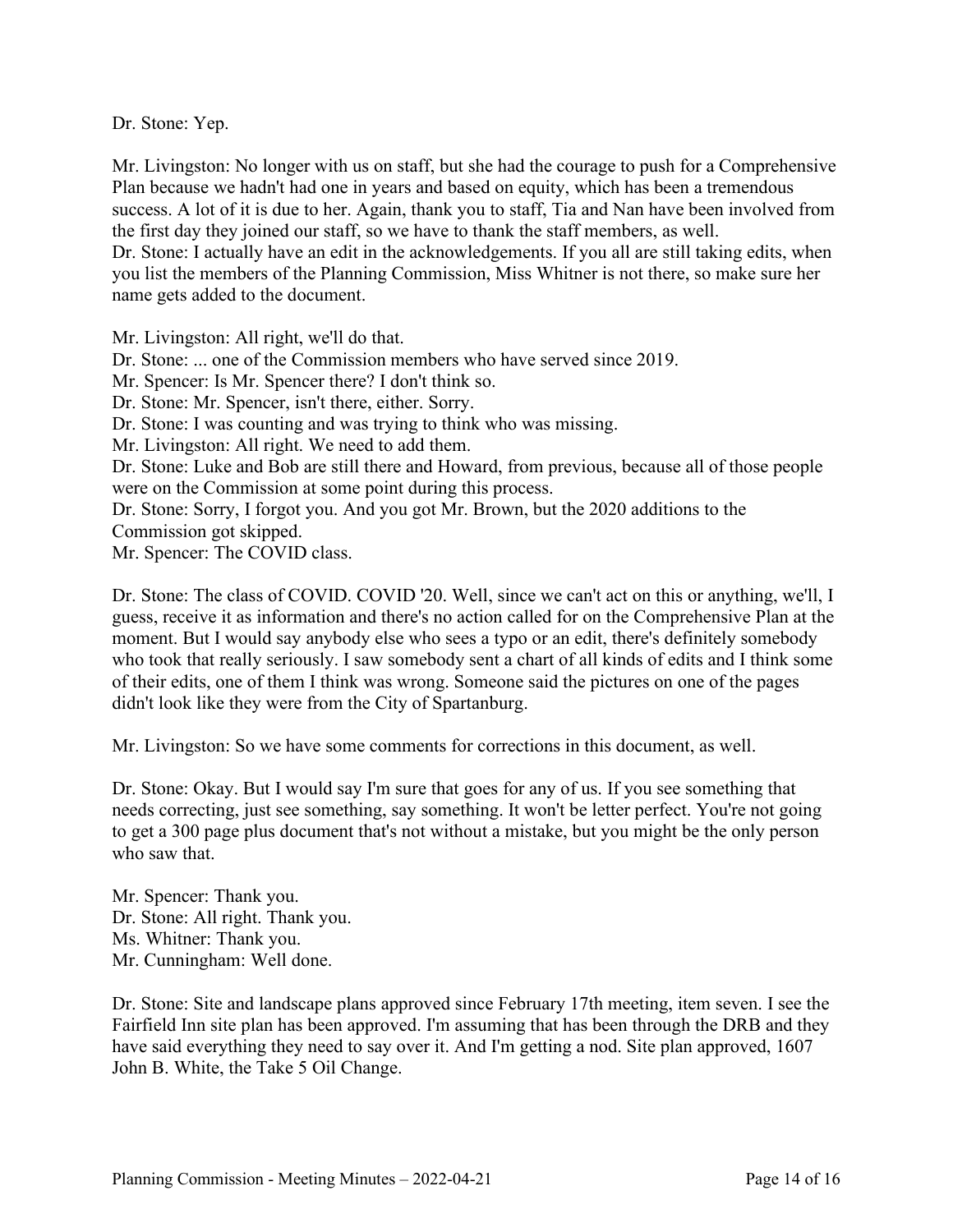Dr. Stone: And Cummings & Lewis Office on East Main Street. All right. So we've had some of those and I suspect if anybody has questions they can ask about those. And then Council updates, and that's what Julie always did, so I'm sorry I didn't make it to her farewell, but we let her know that we are congratulating her on her retirement and we already miss her at these meetings. But do you want to do the updates or somebody want to do the updates from City Council or I can do them?

Mr. Livingston: Mr. Chairman, there's a typo on one of them, but we had second reading for the 1095 and 1097 Union Street. The reading for the rezoning from I1 to B3. We also had second reading on March 28th, not February 28th. Dr. Stone: Okay.

Mr. Livingston: For the Kensington Drive rezoning from R15 to R6. And then we also had second reading, final reading for the Old Canaan Road annexation and rezoning from B1 to R8- PDD. And we're looking forward to a site plan for that project coming soon.

Dr. Stone: And that site plan, once it's done, since it involves platting and all that, that comes back to us for a final approval, as well, doesn't it?

Mr. Livingston: It should typically, but this one was approved previously.

Dr. Stone: Okay.

Mr. Livingston: And so what they were doing was adding a portion of property into the site plan. Dr. Stone: So it's already been reviewed for... Okay. But it's in the-

Mr. Livingston: What we may do is just bring it back for good measure to make sure that we didn't miss anything.

Dr. Stone: Okay.

Mr. Livingston: But it was previously approved.

Dr. Stone: Okay. Any questions about any of those items at city council? Any staff announcements?

Mr. Livingston: No staff announcements at this time, Mr. Chairman.

Dr. Stone: I know the city clerk hasn't declared vacancies on boards and commissions yet, but I do know we at least have one person on this board who I think will term out on July 1st, or whenever those terms expire. I think one person will term out. So none of us, but so if you all know of anybody, when it comes time, make sure you pass the word. We like to have a full Commission.

Mr. Livingston: So what we will do is Julie usually prepares a list or the clerk usually prepares a list of the terms. We'll put that in the next packet for your review.

Dr. Stone: And there'll be other DRB, HARB, BZA, all the planning related boards. Some of them may have some vacancies, as well. I think BZA has some vacancies right now.

Mr. Livingston: Yes. We need three members on the BZA.

Dr. Stone: That's probably one that nobody knows what they do, so nobody knows to apply. I think that's all of our business unless anyone has anything else they want to say about comp plans or anything like that. Other than that, do I hear a motion to adjourn?

Mr. Spencer: So moved.

Ms. Whitner: Second.

Dr. Stone: Moved and seconded that we adjourn. All in favor, say aye.